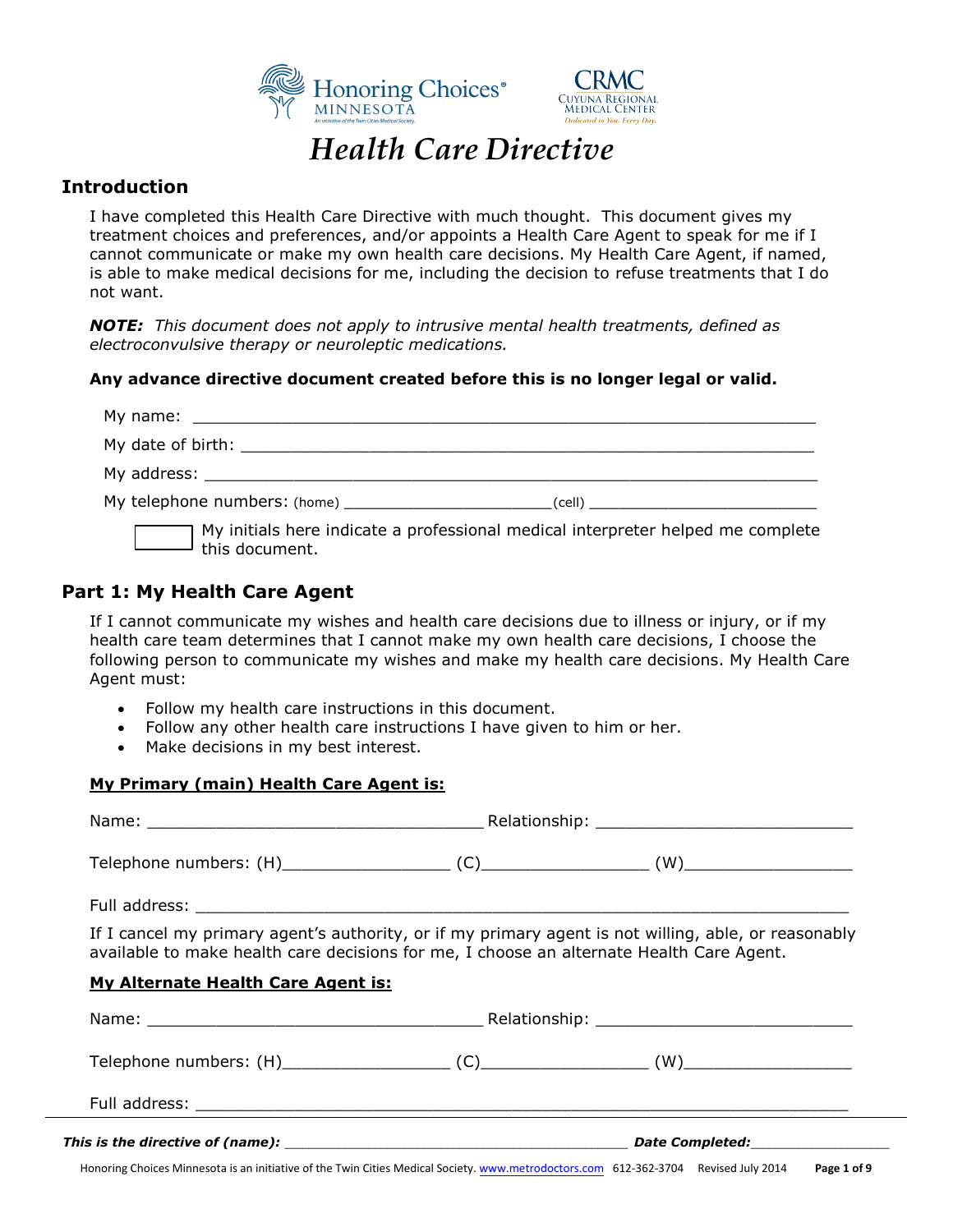I understand my Health Care Agent (primary or alternate) cannot be a health care provider or employee of a health care provider giving me direct care to me unless I:

- Am related to that person by blood or marriage, registered domestic partnership, or adoption
- Provide a clear reason why I want that person to serve as my agent:

#### **Powers of my Health Care Agent:**

My Health Care Agent automatically has all the following powers when I am unable to communicate for myself:

- A. Agree to, refuse, or cancel decisions about my health care. This includes tests, medications, surgery, taking out or not putting in tube feedings, and other decisions related to treatments. If treatment has already begun, my agent can continue it or stop it based on my instructions.
- B. Interpret any instruction in this document based on his or her understanding of my wishes, values and beliefs.
- C. Review and release my medical records and personal files as needed for my health care, as stated in the Health Insurance Portability and Accountability Act of 1996 (HIPAA), and the Minnesota Health Records Act.
- D. Arrange for my health care and treatment in Minnesota or other state or location he or she thinks is appropriate.
- E. Decide which health care providers and organizations provide my health care.
- F. Make decisions about organ and tissue donation and autopsy according to my instructions in Part 2 of this document.

Comments or limits on the above:

#### **Additional powers of my Health Care Agent**:

My initials below indicate I also authorize my Health Care Agent to:

Make decisions about the care of my body after death.

Continue as my Health Care Agent even if our marriage or domestic partnership is legally ending or has been ended.

Make health care decisions for me even if I am able to decide or speak for myself, if I so choose.

In the event I am pregnant, decide whether to try to continue my pregnancy to delivery based upon my agent's understanding of my values, preferences and/or instructions.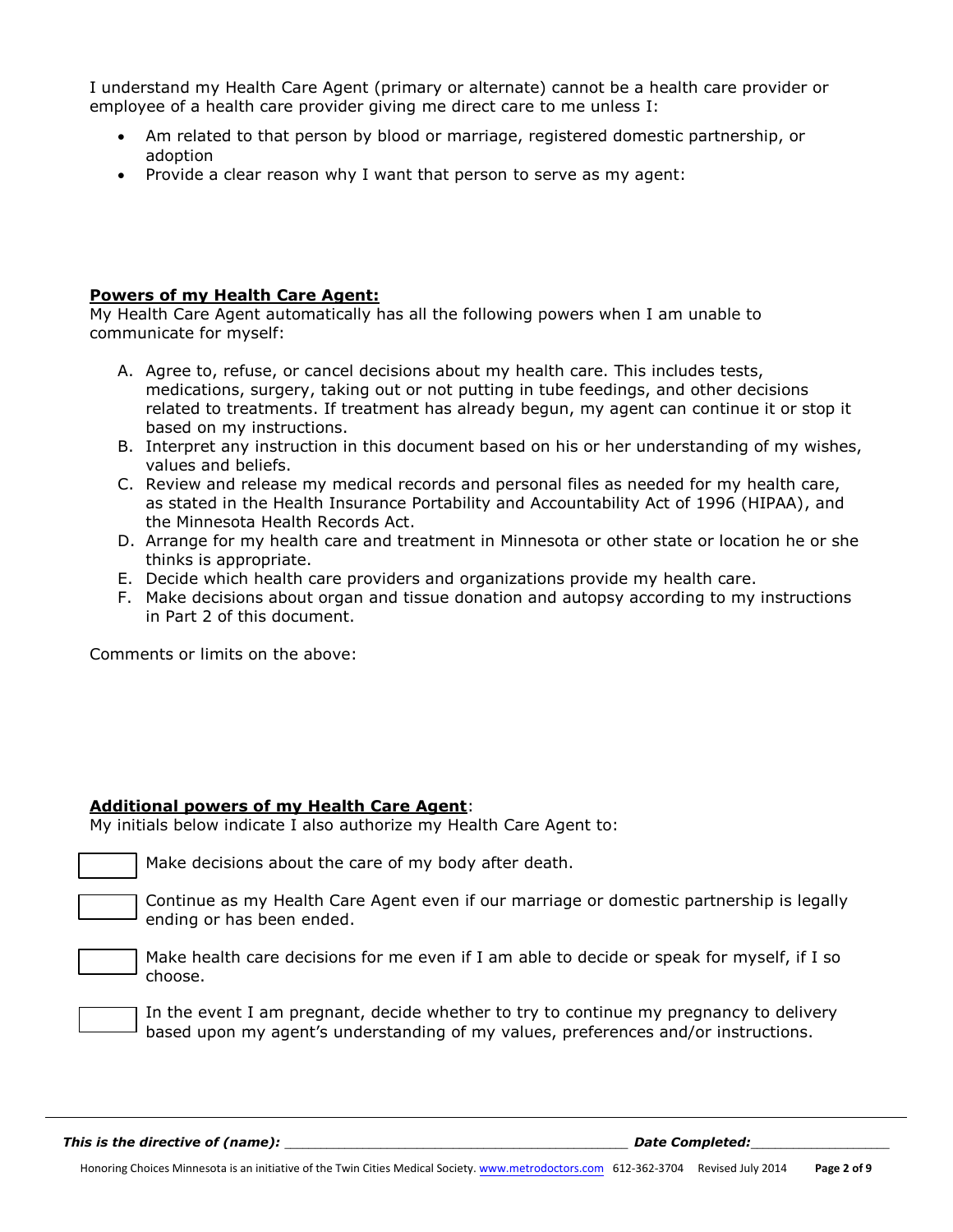## **Part 2: My Health Care Instructions**

My choices and preferences for health care are as follows. I ask my Health Care Agent to communicate these choices, and my health care team to honor them, if I cannot communicate or make my own choices. **I have initialed a box below for the option I prefer for each situation.**

*NOTE: You do not need to write instructions about treatments to extend your life, but it is helpful to do so. If you do not have written instructions, your agent will make decisions based on your spoken wishes, or in your best interest if your wishes are unknown.* 

#### **1. Cardiopulmonary Resuscitation: A Decision for the Present**

This decision refers to a treatment choice I am making today based on my current health. Item 3 below (**Treatments to Prolong My Life: A Decision for the Future**) indicates treatment choices I want if my health changes in the future and I cannot communicate for myself.

**CPR** is a treatment used to attempt to restore heart rhythm and breathing when they have stopped. CPR may include chest compressions (forceful pushing on the chest to make the blood circulate), medications, electrical shocks, a breathing tube, and hospitalization**.** I understand that CPR can save a life but does not always work. I also understand that CPR does not work as well for people who have chronic (long-term) diseases or impaired functioning, or both. I understand that recovery from CPR can be painful and difficult.

Therefore:

I want CPR attempted if my heart or breathing stops.

*or* 

I want CPR attempted if my heart or breathing stops based on my current state of health. However, in the future if my health has changed; for example:

- I have an incurable illness or injury and am dying
- I have no reasonable chance of survival if my heart or breathing stops
- I have little chance of long-term survival if my heart or breathing stops and CPR would cause significant suffering

then my agent or I (if I am able) should discuss CPR with my health care team. My choices in **Section 2: Treatment Preferences** and **Section 3: Treatments to Prolong My Life** below should be considered when making this decision.

*or*

I do not want CPR attempted if my heart or breathing stops. I want to allow a natural death. I understand if I choose this option I should see my health care provider about writing a Do Not Resuscitate (DNR) order.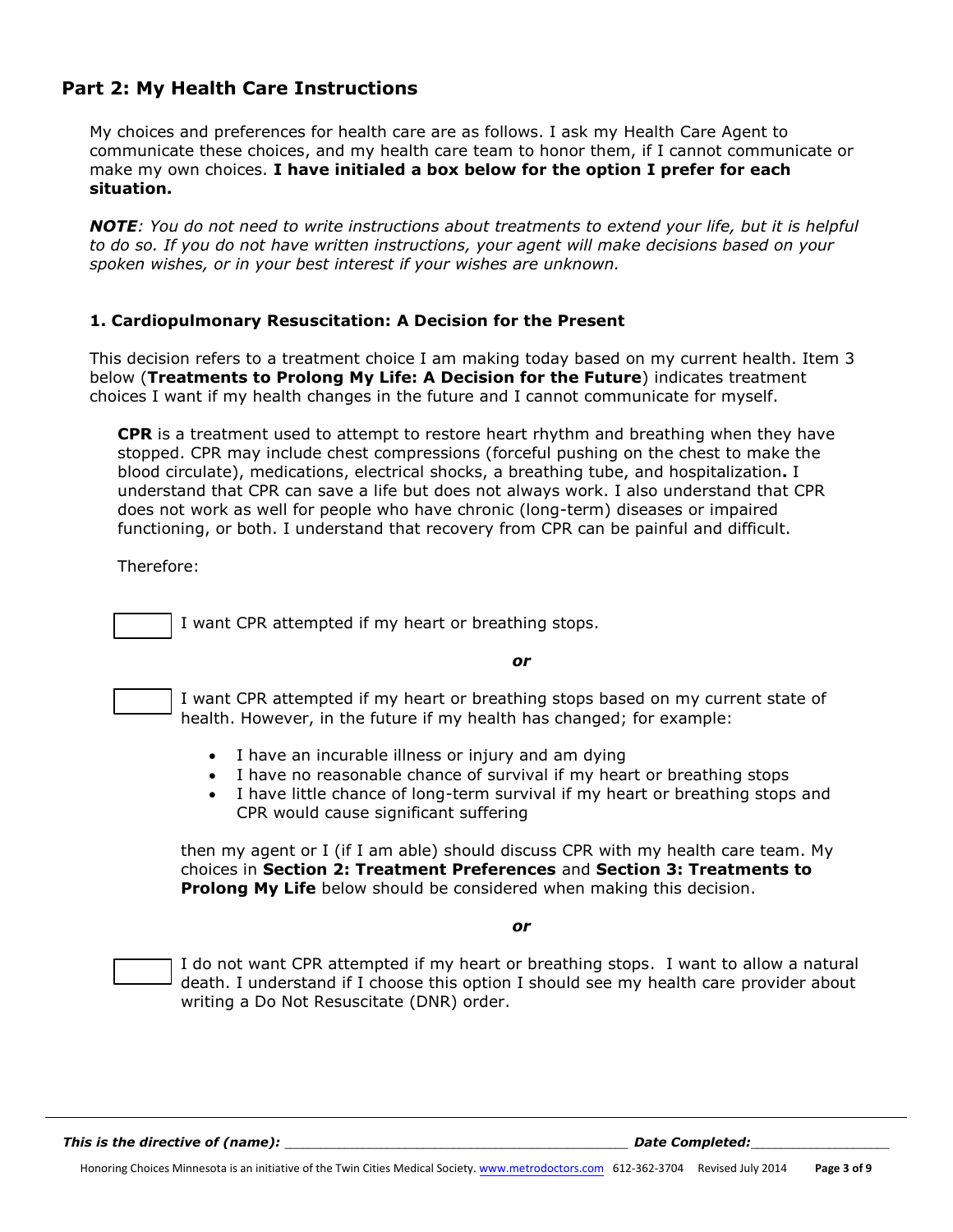#### **2. Treatment Choices: My Health Condition**

My treatment choices for my specific health condition(s) are written here. With any treatment choice, I understand I will continue to receive pain and comfort medicines, as well as food and liquids by mouth if I am able to swallow.

| My initials here indicate additional documents are attached: |  |  |
|--------------------------------------------------------------|--|--|
|--------------------------------------------------------------|--|--|

#### **3. Treatments to Prolong My Life: A Decision for the Future**

#### **If I can no longer make decisions for myself, and my health care team and agent believe I will not recover my ability to know who I am, I want:**

**NOTE:** With either choice, I understand I will continue to receive pain and comfort medicines, as well as food and liquids by mouth if I am able to swallow.

To **stop or withhold all treatments** that extend my life. This includes but is not limited to tube feedings, IV (intravenous) fluids, respirator/ventilator (breathing machine), cardiopulmonary resuscitation (CPR), and antibiotics.

*or*

**All treatments recommended** by my health care team. This includes but is not limited to tube feedings, IV (intravenous) fluids, respirator/ventilator (breathing machine), cardiopulmonary resuscitation (CPR), and antibiotics. I want treatments to continue until my health care team and agent agree such treatments are harmful or no longer helpful.

Comments or directions to my health care team: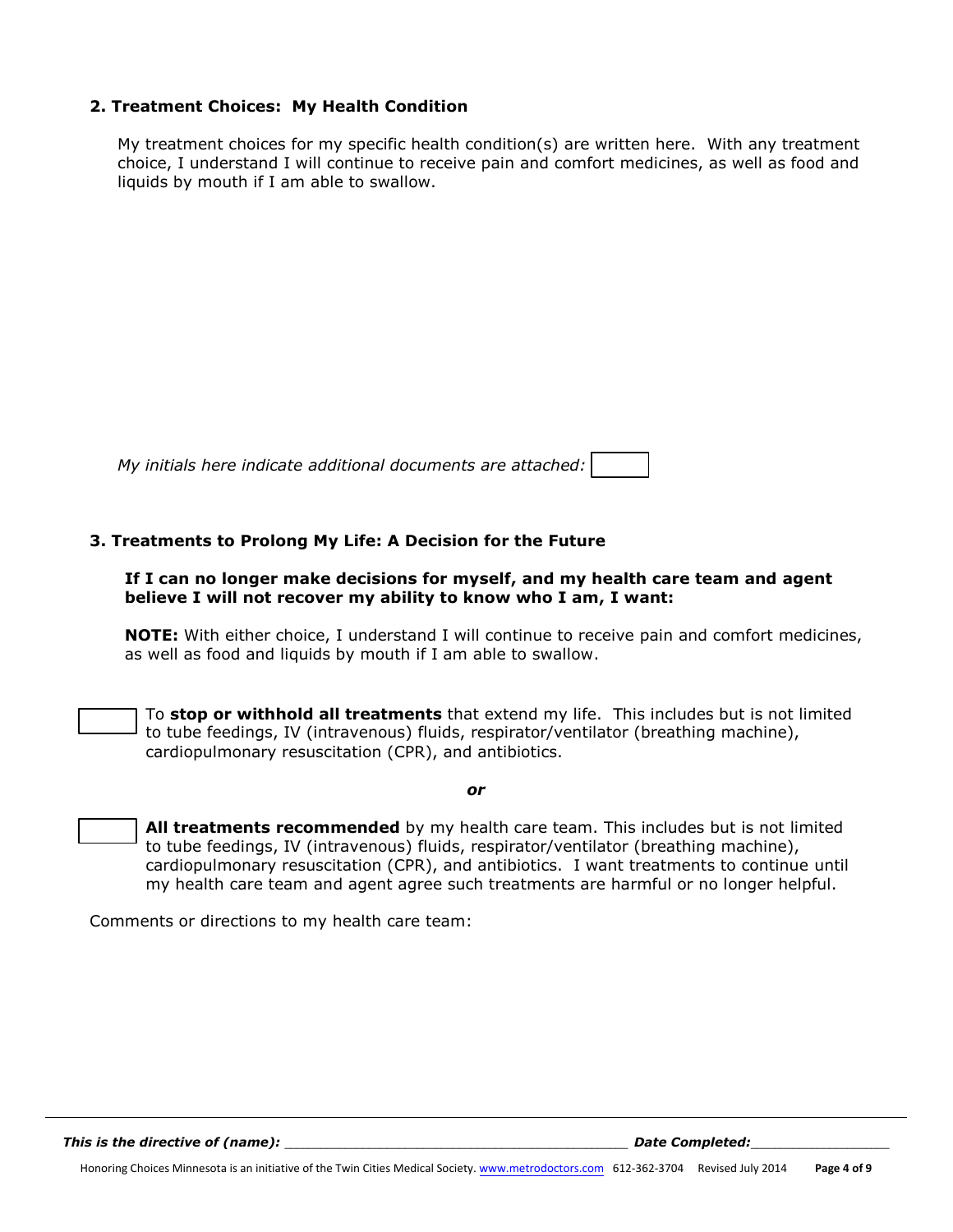#### **4. Organ donation**

I want to donate my eyes, tissues and/or organs, if able. My Health Care Agent, according to Minnesota Law, may start and continue treatments or interventions needed to maintain my organs, tissues and eyes until donation has been completed. My specific wishes (if any) are:

*or*



I do not want to donate my eyes, tissues and/or organs.

*or*

#### **5. Autopsy**

My Health Care Agent may request an autopsy if the autopsy can help others understand the cause of my death or help with future health care decisions.

*or*

I do not want an autopsy unless required by law.

#### **6. Comments or directions to my health care team:**

My Health Care Agent can decide.

*You may use this space to write any additional instructions or messages to your health care team which have not been covered in this directive, or to elaborate on a point for clarification. You may also leave this space blank.* 

*My initials here indicate additional documents are attached:* 

*This is the directive of (name):* the setting  $\blacksquare$   $\blacksquare$   $\blacksquare$   $\blacksquare$   $\blacksquare$   $\blacksquare$   $\blacksquare$   $\blacksquare$   $\blacksquare$   $\blacksquare$   $\blacksquare$   $\blacksquare$   $\blacksquare$   $\blacksquare$   $\blacksquare$   $\blacksquare$   $\blacksquare$   $\blacksquare$   $\blacksquare$   $\blacksquare$   $\blacksquare$   $\blacksquare$   $\blacksquare$   $\blacksquare$   $\blacksquare$ 

Honoring Choices Minnesota is an initiative of the Twin Cities Medical Society. [www.metrodoctors.com](http://www.metrodoctors.com/) 612-362-3704 Revised July 2014 **Page 5 of 9**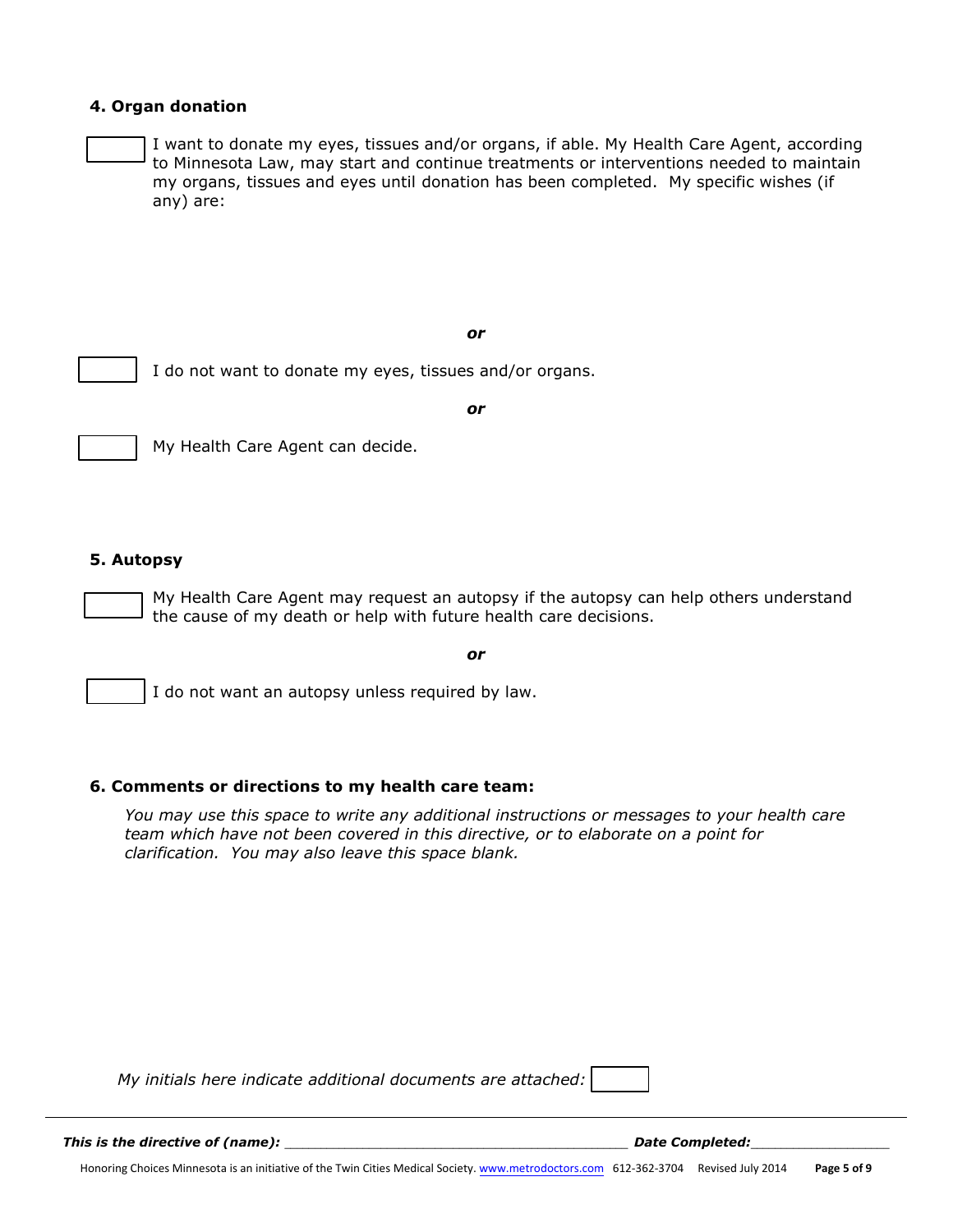# **Part 3: My Hopes and Wishes** *(Optional)*

I want my loved ones to know my following thoughts and feelings:

#### **The things that make life most worth living to me are:**

**My beliefs about when life would be no longer worth living:** 

**My thoughts about specific medical treatments, if any:** 

**My thoughts and feelings about how and where I would like to die:**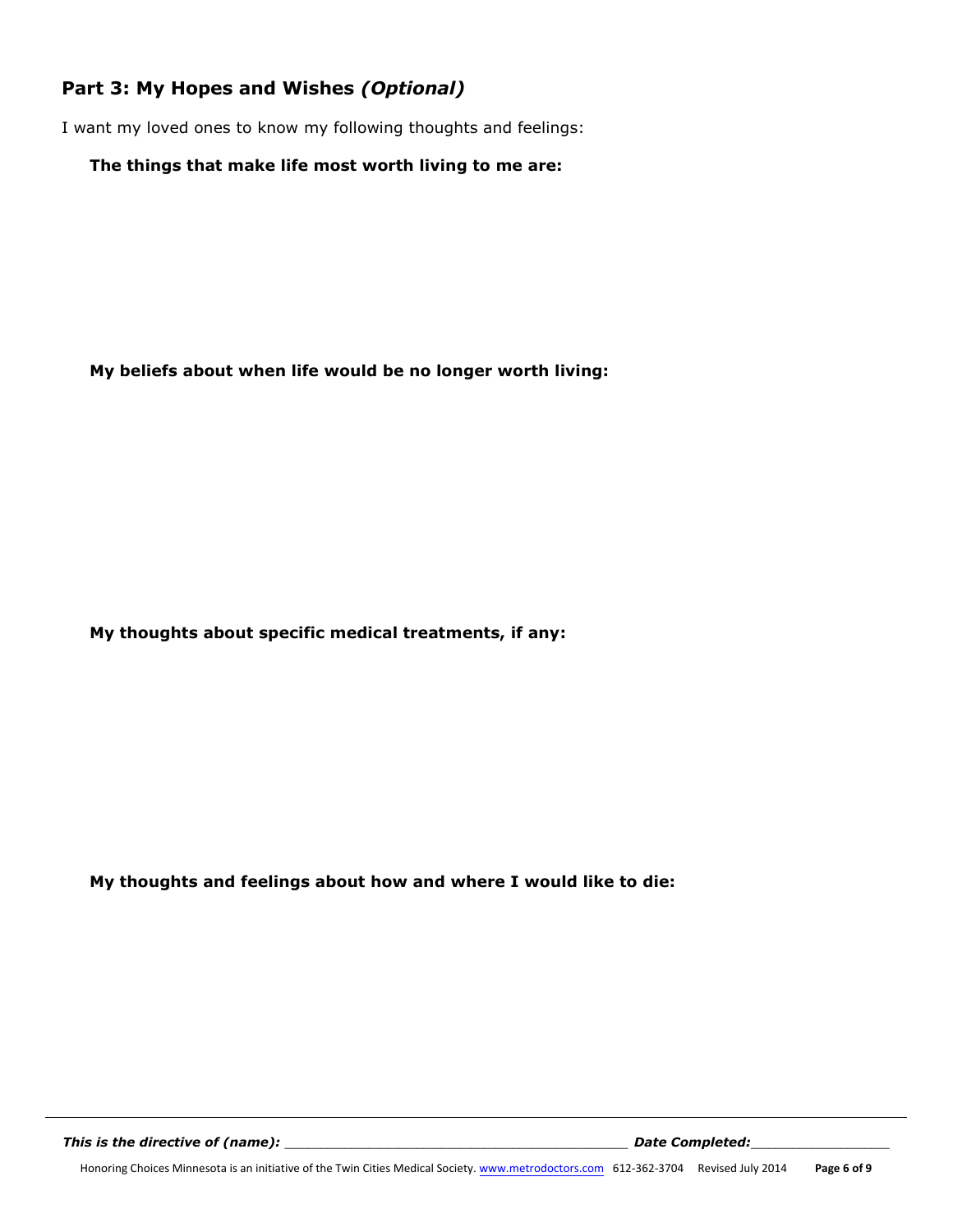**If I am nearing my death, I want my loved ones to know that I would appreciate the following for comfort and support** (rituals, prayers, music, etc.):

| <b>Religious affiliation:</b> I am of the | faith, and am a member of                                                                    |
|-------------------------------------------|----------------------------------------------------------------------------------------------|
|                                           | faith community in (city)                                                                    |
|                                           | Please notify them of my death and arrange for them to provide my funeral/memorial/burial. I |

would like my funeral to include, if possible, the following (people, music, rituals, etc.):

**Other wishes and instructions:** 

*My initials here indicate additional documents are attached:* 

*This is the directive of (name):* \_\_\_\_\_\_\_\_\_\_\_\_\_\_\_\_\_\_\_\_\_\_\_\_\_\_\_\_\_\_\_\_\_\_\_\_\_\_\_\_\_\_\_\_\_\_\_\_\_\_\_\_\_\_\_\_\_ *Date Completed:*\_\_\_\_\_\_\_\_\_\_\_\_\_\_\_\_\_\_\_\_\_\_\_

Honoring Choices Minnesota is an initiative of the Twin Cities Medical Society. [www.metrodoctors.com](http://www.metrodoctors.com/) 612-362-3704 Revised July 2014 **Page 7 of 9**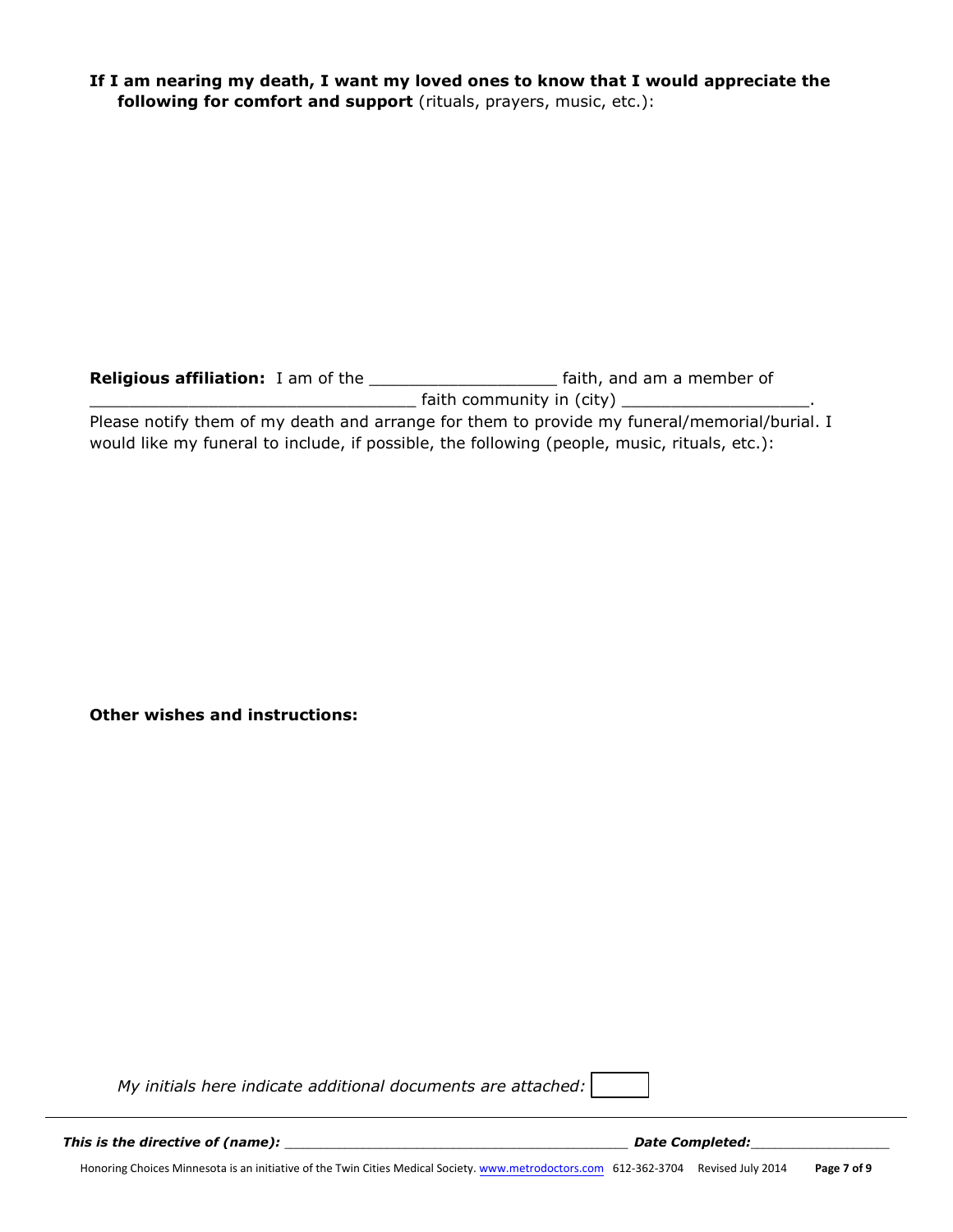# **Part 4: Legal Authority**

*NOTE: Under Minnesota law, 2 witnesses or a notary public must verify your signature and the date. Your witnesses or notary public cannot be named as your primary or alternate Health Care Agent.* 

| I have made this document willingly. I am thinking clearly. This document states my wishes<br>about my future health care decisions:                                                                                                                |                                                                                                                                                                                                                                |
|-----------------------------------------------------------------------------------------------------------------------------------------------------------------------------------------------------------------------------------------------------|--------------------------------------------------------------------------------------------------------------------------------------------------------------------------------------------------------------------------------|
|                                                                                                                                                                                                                                                     | Date: the contract of the contract of the contract of the contract of the contract of the contract of the contract of the contract of the contract of the contract of the contract of the contract of the contract of the cont |
| If I cannot sign my name, I ask the following person to sign for me:                                                                                                                                                                                |                                                                                                                                                                                                                                |
| <b>Printed Name</b>                                                                                                                                                                                                                                 | <b>Signature</b> (of person asked to sign)                                                                                                                                                                                     |
| <b>Statement of Witnesses:</b><br>This document was signed or verified in my presence. I certify that I am at least 18 years of<br>age, and I am not appointed as a primary or alternate Health Care Agent in this document.                        |                                                                                                                                                                                                                                |
| employee of the provider giving direct care on the date this document is signed.                                                                                                                                                                    | If I am a health care provider or an employee of a health care provider giving direct care to the<br>person listed above, I must initial this line: ___________. One witness cannot be a provider or an                        |
| <b>Witness 1:</b>                                                                                                                                                                                                                                   | <b>Witness 2:</b>                                                                                                                                                                                                              |
|                                                                                                                                                                                                                                                     |                                                                                                                                                                                                                                |
|                                                                                                                                                                                                                                                     |                                                                                                                                                                                                                                |
| Print name                                                                                                                                                                                                                                          | Print name                                                                                                                                                                                                                     |
| Address (optional)                                                                                                                                                                                                                                  | Address (optional)                                                                                                                                                                                                             |
|                                                                                                                                                                                                                                                     | 0r                                                                                                                                                                                                                             |
| <b>Notary Public:</b>                                                                                                                                                                                                                               |                                                                                                                                                                                                                                |
| In the state of Minnesota, County of Minnesota, County of                                                                                                                                                                                           |                                                                                                                                                                                                                                |
| (date),<br>(name)<br>In my presence on<br>acknowledged his or her signature on this document or that he or she authorized the person signing this<br>document to sign on his or her behalf. I am not named as a Health Care Agent in this document. |                                                                                                                                                                                                                                |
| Signature of notary:                                                                                                                                                                                                                                | Notary stamp:                                                                                                                                                                                                                  |
| My commission expires (date):                                                                                                                                                                                                                       |                                                                                                                                                                                                                                |